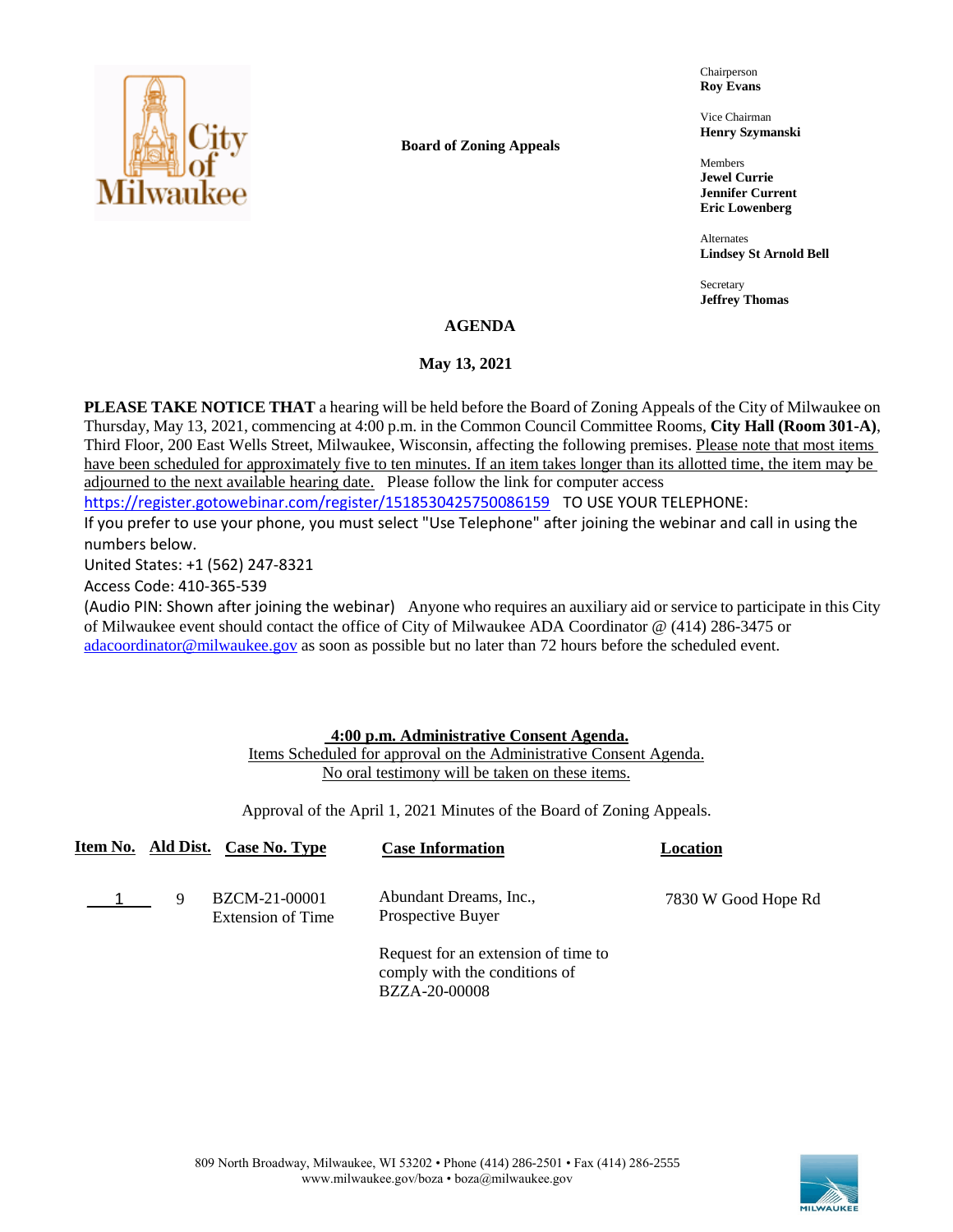| Board of Zoning Appeals, Hearing on Thursday, May 13, 2021 |  |  |
|------------------------------------------------------------|--|--|
|------------------------------------------------------------|--|--|

|  |  | Item No. Ald Dist. Case No. Type | <b>Case Information</b> | Location |
|--|--|----------------------------------|-------------------------|----------|
|--|--|----------------------------------|-------------------------|----------|

### **4:00 p.m. Consent Agenda.**

Items Scheduled for approval on the Consent Agenda.

No oral testimony will be taken on these items.

*If there are any objections to these approvals, please make them known to the Board office in writing at least 24 hours prior to the time of the hearing. If written objections to these approvals are received, the item will not be approved and will be held for a public hearing to allow additional testimony.*

| 2 | 3 | BZZA-21-00065                                | Jigsaw, LLC, Property Owner                                                                                                                                                                             | 610 E Pleasant St  |
|---|---|----------------------------------------------|---------------------------------------------------------------------------------------------------------------------------------------------------------------------------------------------------------|--------------------|
|   |   | Special Use                                  | Request to continue occupying the<br>premises as a general office (this is a<br>new operator)                                                                                                           |                    |
| 3 | 5 | BZZA-21-00092<br><b>Dimensional Variance</b> | Hmong American Peace Academy,<br>Property Owner<br>Request to erect a canopy sign that                                                                                                                  | 4601 N 84Th St     |
|   |   |                                              | exceeds the maximum display area and<br>add a second wall sign that exceeds the<br>maximum number allowed                                                                                               |                    |
| 4 | 6 | BZZA-21-00075<br>Special Use                 | COA Youth & Family Centers, Inc.,<br><b>Property Owner</b>                                                                                                                                              | 909 E Garfield Av  |
|   |   |                                              | Request to continue occupying the<br>premises as a community center and a<br>day care center for 125 children per shift<br>infant - 13 years of age, operating<br>Monday - Friday 6:30 a.m. - 6:00 p.m. |                    |
| 5 | 7 | BZZA-21-00070<br>Special Use                 | Tiny Tots Learning Center, Inc.,<br><b>Property Owner</b>                                                                                                                                               | 3700 N 27Th St     |
|   |   |                                              | Request to continue occupying the<br>premises as a day care center for 41<br>children per shift infant - 12 years of age,<br>operating Monday - Sunday 6:00<br>a.m. - midnight                          |                    |
| 6 | 7 | BZZA-21-00076<br>Use Variance                | COA Youth & Family Center, Inc.,<br><b>Property Owner</b>                                                                                                                                               | 2320 W Burleigh St |
|   |   |                                              | Request to continue occupying the<br>premises as a community center                                                                                                                                     |                    |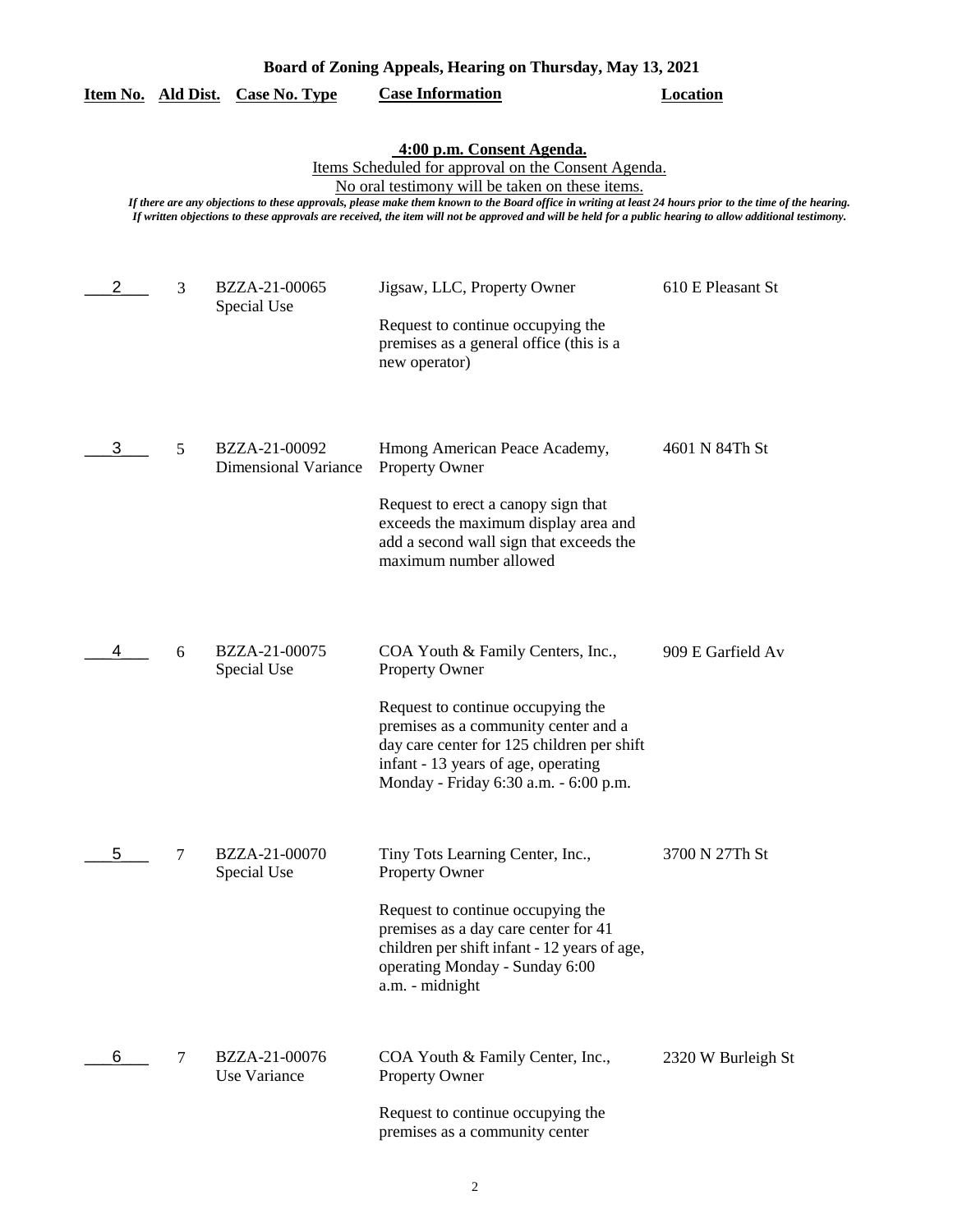| Board of Zoning Appeals, Hearing on Thursday, May 13, 2021 |                                                                                                                                                                                                                                                                                                                                                                                                                                                                          |                                              |                                                                                                                                                               |                    |  |  |
|------------------------------------------------------------|--------------------------------------------------------------------------------------------------------------------------------------------------------------------------------------------------------------------------------------------------------------------------------------------------------------------------------------------------------------------------------------------------------------------------------------------------------------------------|----------------------------------------------|---------------------------------------------------------------------------------------------------------------------------------------------------------------|--------------------|--|--|
| Item No.                                                   | <u>Ald Dist.</u>                                                                                                                                                                                                                                                                                                                                                                                                                                                         | <b>Case No. Type</b>                         | <b>Case Information</b>                                                                                                                                       | <b>Location</b>    |  |  |
|                                                            | 4:00 p.m. Consent Agenda (continued)<br>Items Scheduled for approval on the Consent Agenda.<br>No oral testimony will be taken on these items.<br>If there are any objections to these approvals, please make them known to the Board office in writing at least 24 hours prior to the time of the hearing.<br>If written objections to these approvals are received, the item will not be approved and will be held for a public hearing to allow additional testimony. |                                              |                                                                                                                                                               |                    |  |  |
| 7                                                          | 9                                                                                                                                                                                                                                                                                                                                                                                                                                                                        | BZZA-21-00090<br>Special Use                 | Auto Transtec, Inc., Lessee<br>Request to add an addition to the<br>Board-approved light manufacturing<br>facility (this is a new operator)                   | 8700 N Servite Dr  |  |  |
| 8                                                          | 10                                                                                                                                                                                                                                                                                                                                                                                                                                                                       | BZZA-21-00091<br><b>Dimensional Variance</b> | Jeffrey Hook, Property Owner<br>Request to raze an existing garage that<br>does not meet the minimum required<br>rear setback                                 | 2921 N 70Th St     |  |  |
| 9                                                          | 12                                                                                                                                                                                                                                                                                                                                                                                                                                                                       | BZZA-21-00077<br>Special Use                 | Manny's Grocery Store, LLC, Lessee<br>Request to continue occupying the<br>premises as a general retail<br>establishment (this is a new operator)             | 2366 S 9Th Pl      |  |  |
| 10                                                         | 12                                                                                                                                                                                                                                                                                                                                                                                                                                                                       | BZZA-21-00088<br>Special Use                 | Tech Automotive, LLC,<br>Request to continue occupying the<br>premises as a light motor vehicle sales<br>and repair facility                                  | 1371 W Windlake Av |  |  |
| 11                                                         | 12                                                                                                                                                                                                                                                                                                                                                                                                                                                                       | BZZA-21-00100<br>Special Use                 | God Touch Milwaukee, Inc.,<br><b>Property Owner</b><br>Request to continue occupying the<br>premises as a religious assembly hall<br>(this is a new operator) | 1501 W Lincoln Av  |  |  |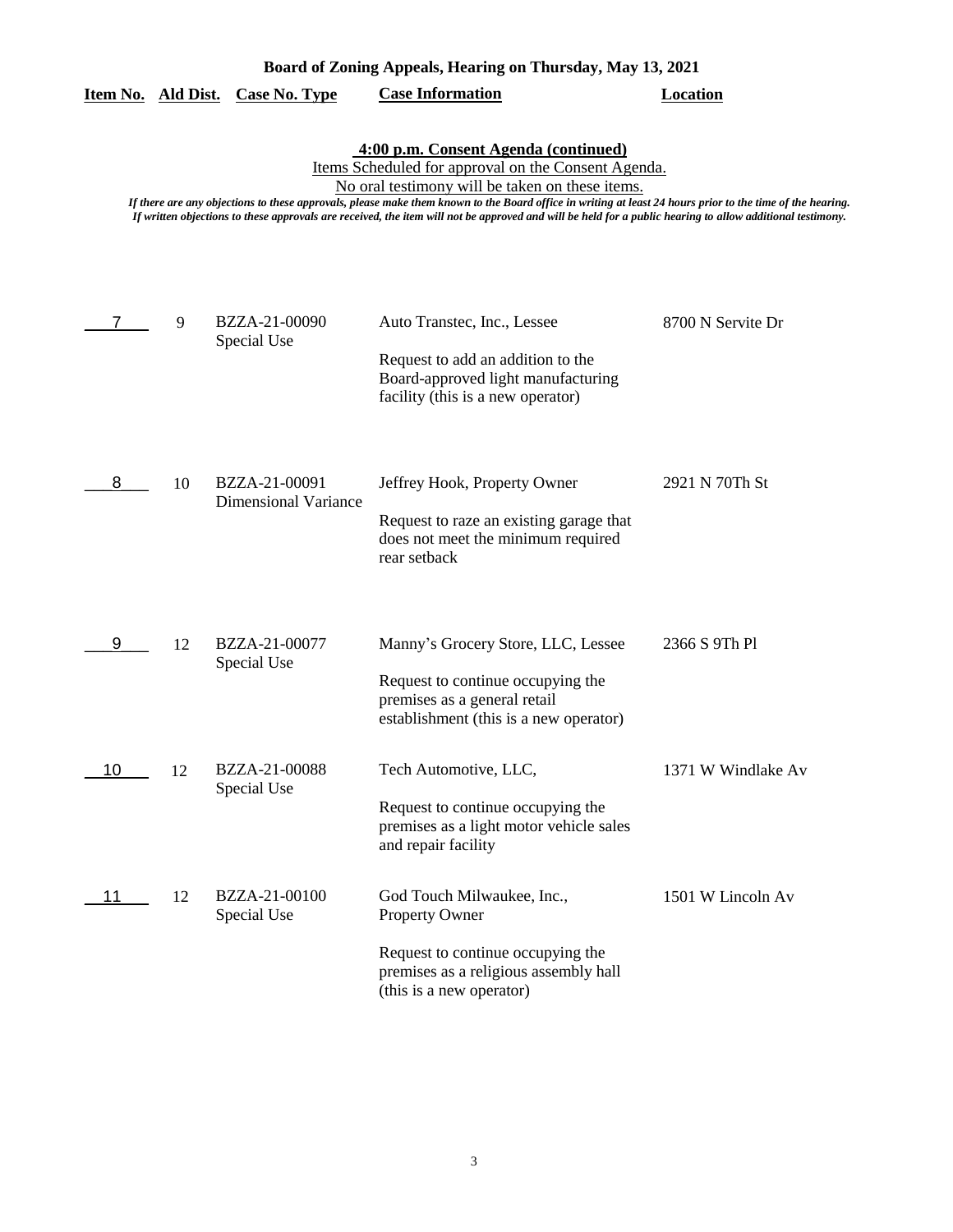| Board of Zoning Appeals, Hearing on Thursday, May 13, 2021 |    |                                              |                                                                                                                                                                                                                                                                                                                                                                                                                                                                          |                  |
|------------------------------------------------------------|----|----------------------------------------------|--------------------------------------------------------------------------------------------------------------------------------------------------------------------------------------------------------------------------------------------------------------------------------------------------------------------------------------------------------------------------------------------------------------------------------------------------------------------------|------------------|
| Item No. Ald Dist.                                         |    | <b>Case No. Type</b>                         | <b>Case Information</b>                                                                                                                                                                                                                                                                                                                                                                                                                                                  | <b>Location</b>  |
|                                                            |    |                                              | 4:00 p.m. Consent Agenda (continued)<br>Items Scheduled for approval on the Consent Agenda.<br>No oral testimony will be taken on these items.<br>If there are any objections to these approvals, please make them known to the Board office in writing at least 24 hours prior to the time of the hearing.<br>If written objections to these approvals are received, the item will not be approved and will be held for a public hearing to allow additional testimony. |                  |
| 12                                                         | 13 | BZZA-21-00064<br><b>Dimensional Variance</b> | Milwaukee Metropolitan Sewerage<br>District (MMSD), Property Owner<br>Request to allow a 6 foot 6 inch high<br>fence (gate) located along a street                                                                                                                                                                                                                                                                                                                       | 6060 S 13Th St   |
| 13                                                         | 13 | BZZA-21-00071<br><b>Dimensional Variance</b> | 414 Dental, Lessee<br>Request to allow a wall sign that exceeds<br>the maximum allowed display area and a<br>projecting sign within the same 25 foot<br>façade segment exceeding the maximum<br>allowed number of signs per segment                                                                                                                                                                                                                                      | 3967 S Howell Av |
| 14                                                         | 13 | BZZA-21-00095<br>Use Variance                | The Farmhouse Studio, LLC dba<br>Chucho's Red Tacos, Lessee<br>Request to add a second food trailer to<br>the existing Board-approved general<br>retail establishment                                                                                                                                                                                                                                                                                                    | 4511 S 6Th St    |

# **4:15 p.m. Public Hearings.**

| 15 | 14 | BZZA-21-00068<br>Dimensional Variance | Michael Holden, Property Owner                                                    | 3042 S Wentworth Av |
|----|----|---------------------------------------|-----------------------------------------------------------------------------------|---------------------|
|    |    |                                       | Request to construct a garage that<br>exceeds the maximum allowed lot<br>coverage |                     |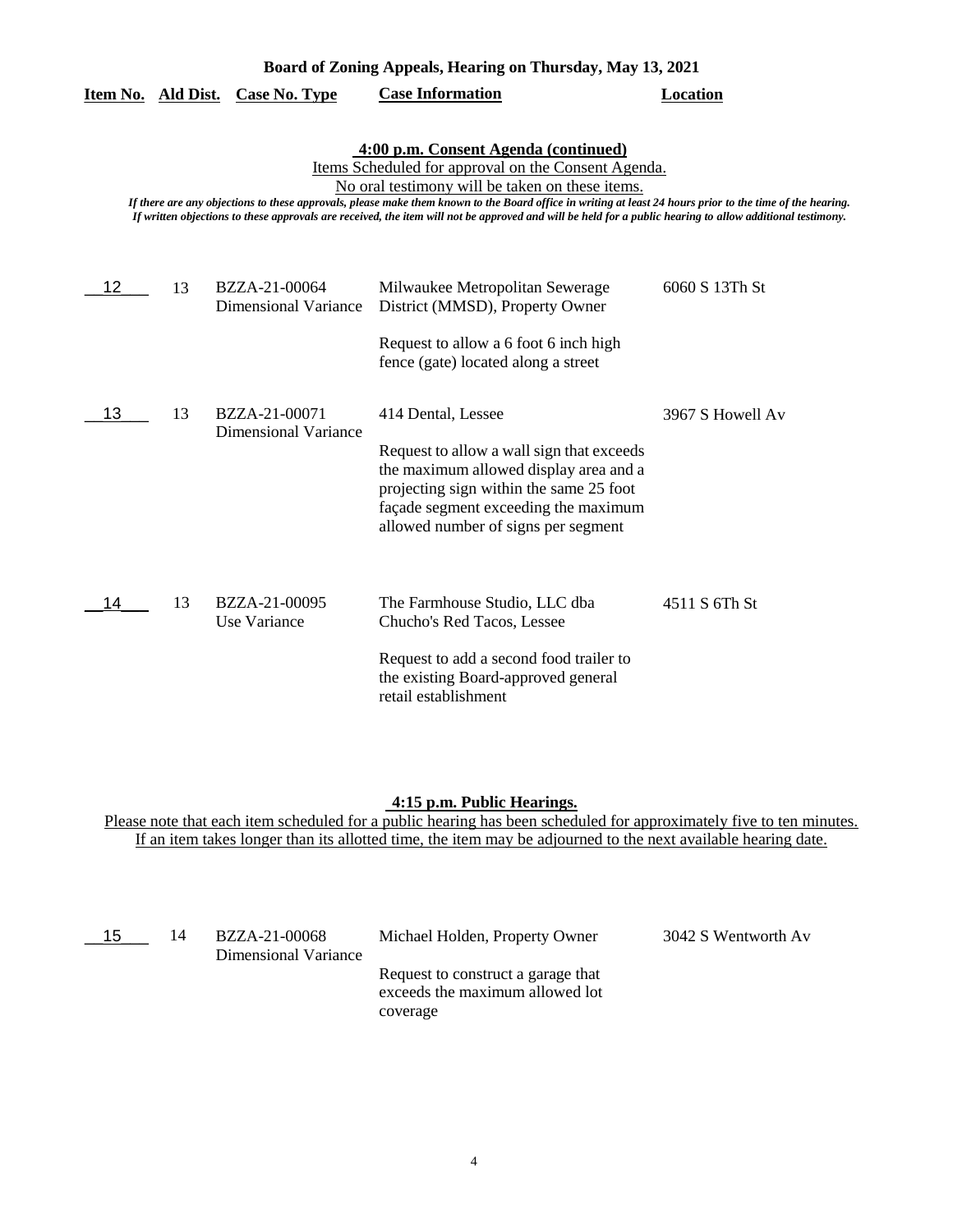| Item No. | Ald Dist. | <b>Case No. Type</b>          | <b>Case Information</b>                                                                                                                                                                                                                                                       | <b>Location</b>  |
|----------|-----------|-------------------------------|-------------------------------------------------------------------------------------------------------------------------------------------------------------------------------------------------------------------------------------------------------------------------------|------------------|
|          |           |                               | 4:15 p.m. Public Hearings (continued)<br>Please note that each item scheduled for a public hearing has been scheduled for approximately five to ten minutes.<br>If an item takes longer than its allotted time, the item may be adjourned to the next available hearing date. |                  |
| 16       | 15        | BZZA-21-00053<br>Use Variance | Butterflyz, LLC dba Building Youth<br><b>Assessment Center, Lessee</b><br>Request to continue occupying the<br>premises as a large group shelter care<br>facility for 10 occupants                                                                                            | 3628 W Wright St |
| 17       | 6         | BZZA-21-00050<br>Special Use  | Foundations for Freedom, Inc.,<br>Prospective Buyer<br>Request to occupy the premises as<br>transitional housing for 8 occupants                                                                                                                                              | 3853 N 15Th St   |
| 18       | 7         | BZZA-21-00020<br>Special Use  | Junior's on Wheels, LLC, Lessee<br>Request to expand the existing<br>(non-conforming) general retail<br>establishment (addition of a food trailer<br>permanently parked on site)                                                                                              | 3077 N 25Th St   |

**Board of Zoning Appeals, Hearing on Thursday, May 13, 2021** 

### **5:00 p.m. Public Hearings.**

| 19 |   | BZZA-21-00057<br>Special Use          | Carface, LLC, Lessee<br>Request to occupy a portion of the                                               | 3427 N 35Th St |
|----|---|---------------------------------------|----------------------------------------------------------------------------------------------------------|----------------|
|    |   |                                       | premises as a light motor vehicle sales<br>facility                                                      |                |
| 20 |   | BZZA-21-00058<br>Special Use          | Mr. Carface Auto Detail, LLC, Lessee                                                                     | 3427 N 35Th St |
|    |   |                                       | Request to continue occupying a portion<br>the premises as a hand car wash                               |                |
| 21 | 7 | BZZA-21-00084<br>Dimensional Variance | Kenneth Dyson, Property Owner                                                                            | 3333 N 39Th St |
|    |   |                                       | Request to construct an accessory<br>structure (garage) that exceeds the<br>maximum allowed lot coverage |                |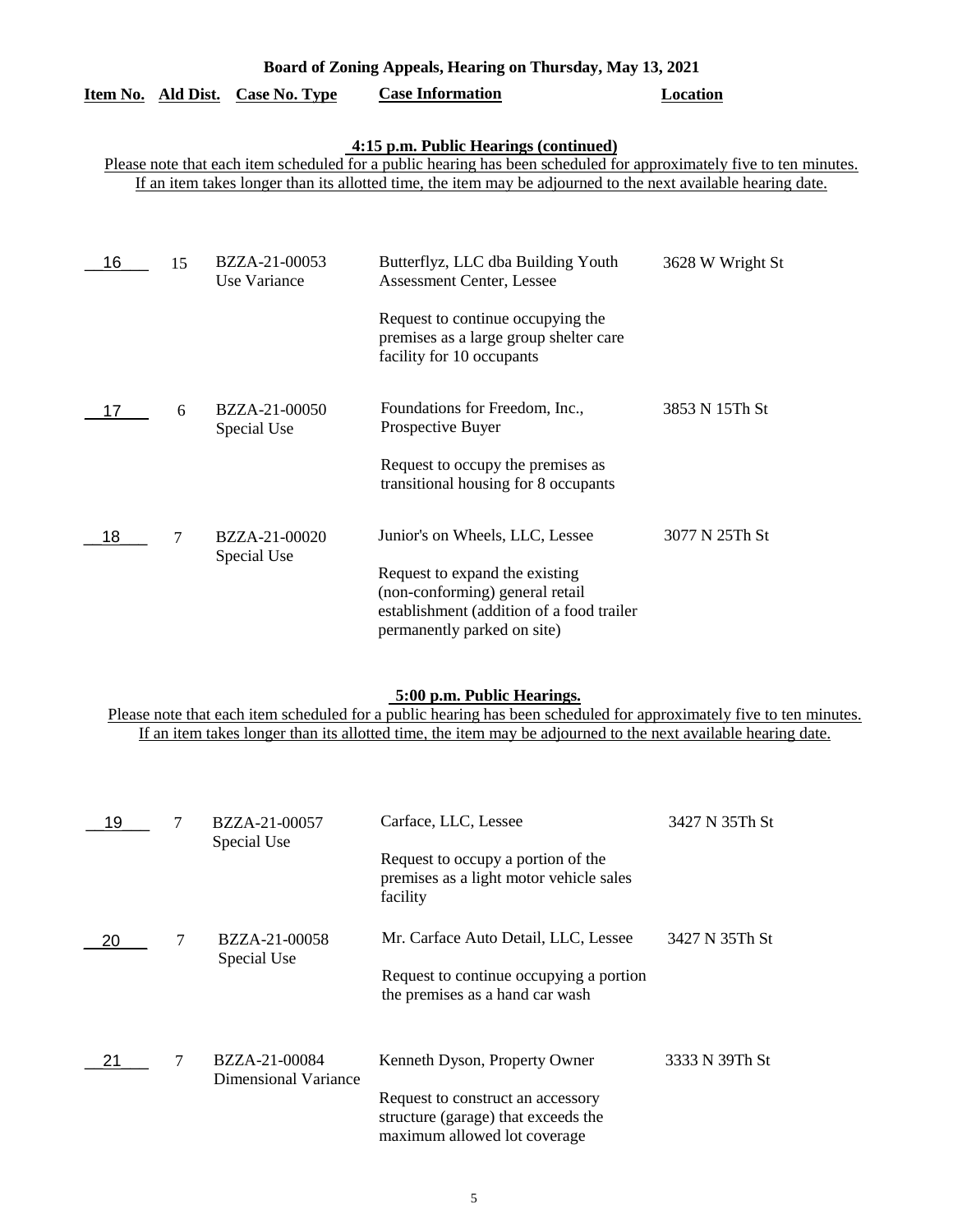| Board of Zoning Appeals, Hearing on Thursday, May 13, 2021 |   |                                  |                                                                                                                     |                       |
|------------------------------------------------------------|---|----------------------------------|---------------------------------------------------------------------------------------------------------------------|-----------------------|
|                                                            |   | Item No. Ald Dist. Case No. Type | <b>Case Information</b>                                                                                             | Location              |
|                                                            |   |                                  |                                                                                                                     |                       |
|                                                            |   |                                  | 5:00 p.m. Public Hearings (continued)                                                                               |                       |
|                                                            |   |                                  | Please note that each item scheduled for a public hearing has been scheduled for approximately five to ten minutes. |                       |
|                                                            |   |                                  | If an item takes longer than its allotted time, the item may be adjourned to the next available hearing date.       |                       |
|                                                            |   |                                  |                                                                                                                     |                       |
|                                                            |   |                                  |                                                                                                                     |                       |
|                                                            |   |                                  |                                                                                                                     |                       |
|                                                            |   |                                  |                                                                                                                     |                       |
| 22                                                         | 8 | BZZA-21-00047                    | Transcenter for Youth, Inc., Lessee                                                                                 | 3618 W Pierce St      |
|                                                            |   | Use Variance                     |                                                                                                                     |                       |
|                                                            |   |                                  | Request to occupy a portion of the                                                                                  |                       |
|                                                            |   |                                  | premises as a community center                                                                                      |                       |
|                                                            |   |                                  |                                                                                                                     |                       |
| 23                                                         | 8 | BZZA-21-00079                    | Just Miles Auto Sales, Lessee                                                                                       | 2027 W Forest Home Av |
|                                                            |   | Dimensional Variance             |                                                                                                                     |                       |
|                                                            |   |                                  | Request to erect a wall sign that exceeds                                                                           |                       |
|                                                            |   |                                  |                                                                                                                     |                       |

the maximum display area

### **5:45 p.m. Public Hearings.**

| 24 | 9  | BZZA-21-00002<br>Special Use | Exotic Deco \$ Event Planning, LLC,<br>Lessee                               | 8271 W Brown Deer Rd        |
|----|----|------------------------------|-----------------------------------------------------------------------------|-----------------------------|
|    |    |                              | Request to occupy the premises as an<br>assembly hall                       |                             |
| 25 | 9  | BZZA-21-00106<br>Special Use | Evolve Church, Inc., Prospective Buyer                                      | 6550 N 76Th St              |
|    |    |                              | Request to occupy the premises as a<br>religious assembly hall              |                             |
| 26 | 10 | BZZA-21-00066                | Wee Care Day Care, Inc., Lessee                                             | 6815 W Capitol Dr Suite 311 |
|    |    | Special Use                  | Request to occupy a portion of the<br>premises as a social service facility |                             |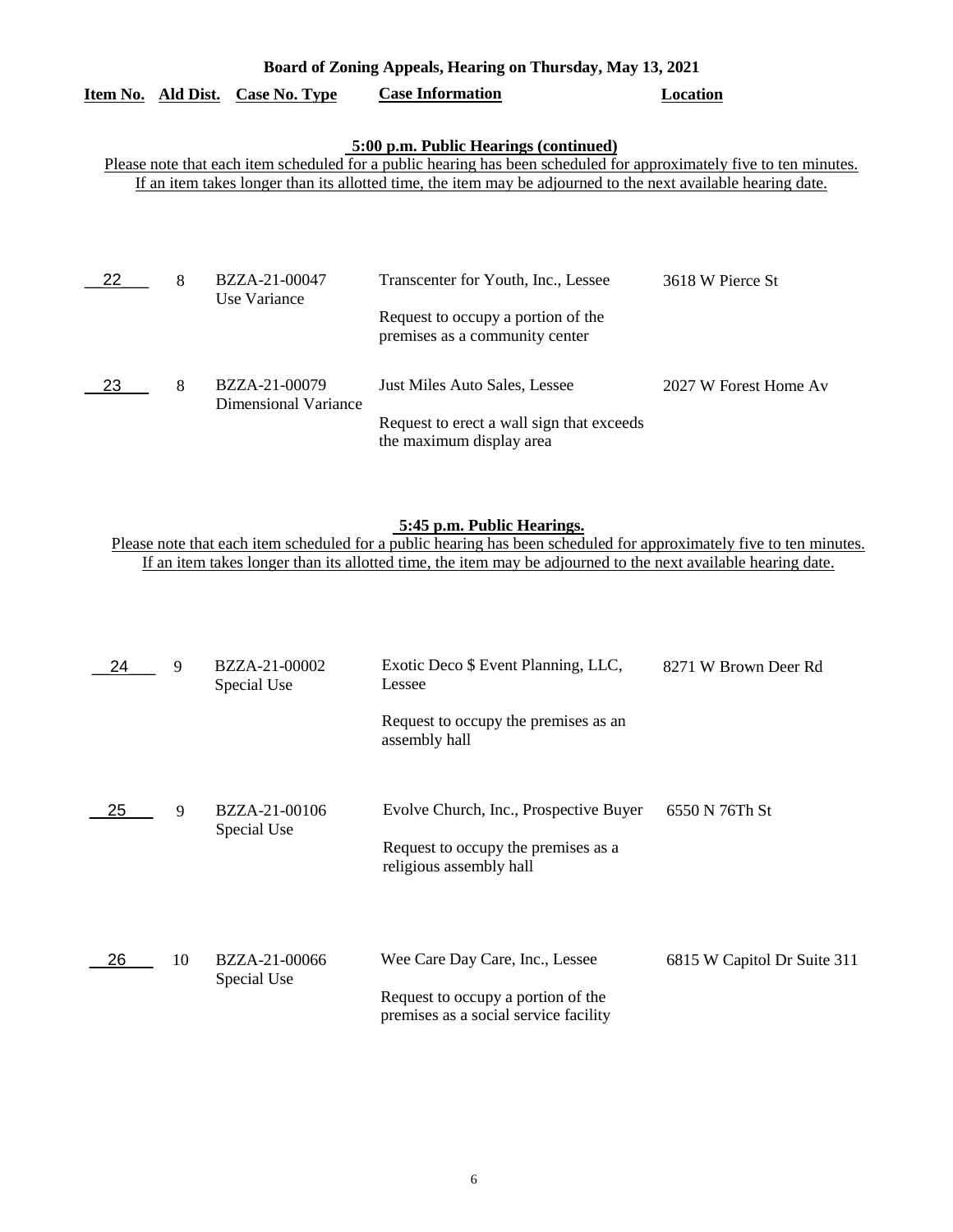| Board of Zoning Appeals, Hearing on Thursday, May 13, 2021 |  |                                  |                         |          |
|------------------------------------------------------------|--|----------------------------------|-------------------------|----------|
|                                                            |  | Item No. Ald Dist. Case No. Type | <b>Case Information</b> | Location |

#### **5:45 p.m. Public Hearings (continued)**

Please note that each item scheduled for a public hearing has been scheduled for approximately five to ten minutes. If an item takes longer than its allotted time, the item may be adjourned to the next available hearing date.

| 27 | 10 | BZZA-21-00115<br>Special Use | Harvest Kids, LLC, Lessee                                                                                                                                                                                                                                                                                                                                                                                                            | 5934 W Appleton Av |
|----|----|------------------------------|--------------------------------------------------------------------------------------------------------------------------------------------------------------------------------------------------------------------------------------------------------------------------------------------------------------------------------------------------------------------------------------------------------------------------------------|--------------------|
|    |    |                              | Request to increase the ages of children<br>from infant - 12 years of age to<br>infant - 13 years of age, to reduce the<br>number of children from 80 per shift to<br>50 per shift, to reduce the hours and days<br>of operation from Monday - Saturday<br>5:30 a.m. - midnight to Monday - Friday<br>5:30 a.m. to midnight and Saturdays<br>$6:00$ a.m. $5:00$ p.m., and continue<br>occupying the premises as a day care<br>center |                    |

## **6:30 p.m. Public Hearings.**

| BZZA-21-00054                                         | Walgreen Co., Lessee                                                                                                                                                                                                                                                                             | 9100 W Beloit Rd   |
|-------------------------------------------------------|--------------------------------------------------------------------------------------------------------------------------------------------------------------------------------------------------------------------------------------------------------------------------------------------------|--------------------|
|                                                       | Request to continue occupying the<br>premises as a general retail<br>establishment (permitted) with a<br>drive-through facility                                                                                                                                                                  |                    |
| BZZA-21-00099<br>Special Use,<br>Dimensional Variance | Cave Enterprises Operations, LLC,<br>Prospective Buyer<br>Request to construct a new restaurant<br>with a drive-through facility that is<br>constructed with prohibited stone<br>cladding/ledgestone, exceeds the<br>maximum front setback, and exceeds the<br>maximum allowed number of parking | 7501 W Oklahoma Av |
|                                                       | Special Use                                                                                                                                                                                                                                                                                      | spaces             |